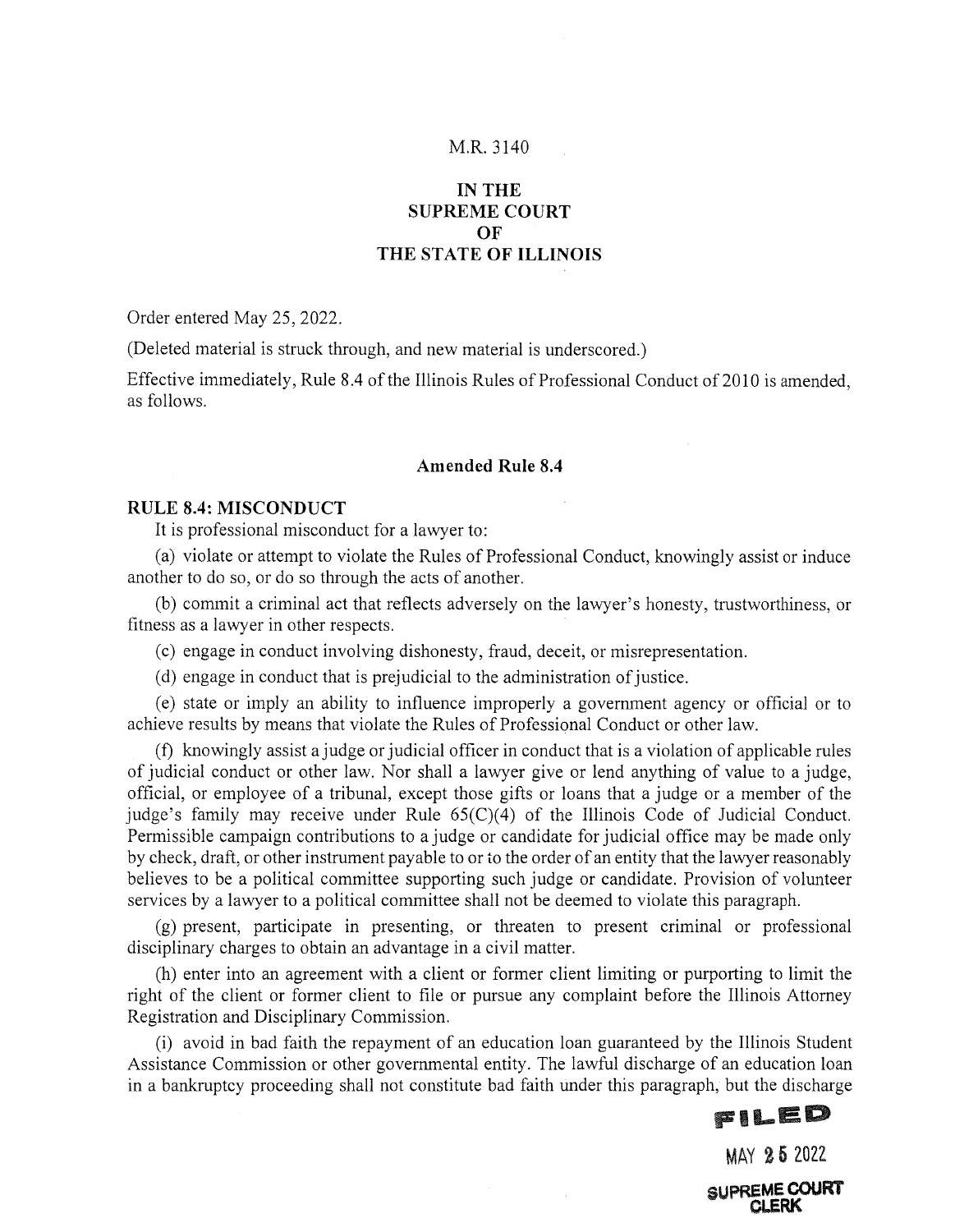shall not preclude a review of the lawyer's conduct to determine if it constitutes bad faith.

(i) violate a federal, state or local statute or ordinance including, but not limited to, the Illinois Human Rights Act (775 ILCS 5/1-101 *et seq.*) that prohibits discrimination based on race, sex, religion, national origin, disability, age, sexual orientation or socioeconomic status by conduct that reflects adversely on the lawyer's fitness as a lawyer. Whether a discriminatory act reflects adversely on a lawyer's fitness as a lawyer shall be determined after consideration of all the circumstances, including: the seriousness of the act; whether the lawyer knew that the act was prohibited by statute or ordinance; whether the act was part of a pattern of prohibited conduct; and whether the act was committed in connection with the lawyer's professional activities. No charge of professional misconduct may be brought pursuant to this paragraph until a court or administrative agency of competent jurisdiction has found that the lawyer has engaged in an unlawful discriminatory act, and the finding of the court or administrative agency has become final and enforceable and any right of judicial review has been exhausted.

(k) if the lawyer holds public office:

(1) use that office to obtain, or attempt to obtain, a special advantage in a legislative matter for a client under circumstances where the lawyer knows or reasonably should know that such action is not in the public interest;

(2) use that office to influence, or attempt to influence, a tribunal to act in favor of a client; or

(3) represent any client, including a municipal corporation or other public body, in the promotion or defeat of legislative or other proposals pending before the public body of which such lawyer is a member or by which such lawyer is employed.

Adopted July 1, 2009, effective January 1, 2010; amended May 25, 2022, eff. immediately.

#### **Comment**

[1] Lawyers are subject to discipline when they violate or attempt to violate the Rules of Professional Conduct, knowingly assist or induce another to do so or do so through the acts of another, as when they request or instruct an agent to do so on the lawyer's behalf. Paragraph (a), however, does not prohibit a lawyer from advising a client concerning action the client is legally entitled to take.

[2] Many kinds of illegal conduct reflect adversely on fitness to practice law, such as offenses involving fraud and the offense of willful failure to file an income tax return. However, some kinds of offenses carry no such implication. Traditionally, the distinction was drawn in terms of offenses involving "moral turpitude." That concept can be construed to include offenses concerning some matters of personal morality, such as adultery and comparable offenses, that have no specific connection to fitness for the practice of law. Although a lawyer is personally answerable to the entire criminal law, a lawyer should be professionally answerable only for offenses that indicate lack of those characteristics relevant to law practice. Offenses involving violence, dishonesty, breach of trust, or serious interference with the administration of justice are in that category. A pattern of repeated offenses, even ones of minor significance when considered separately, can